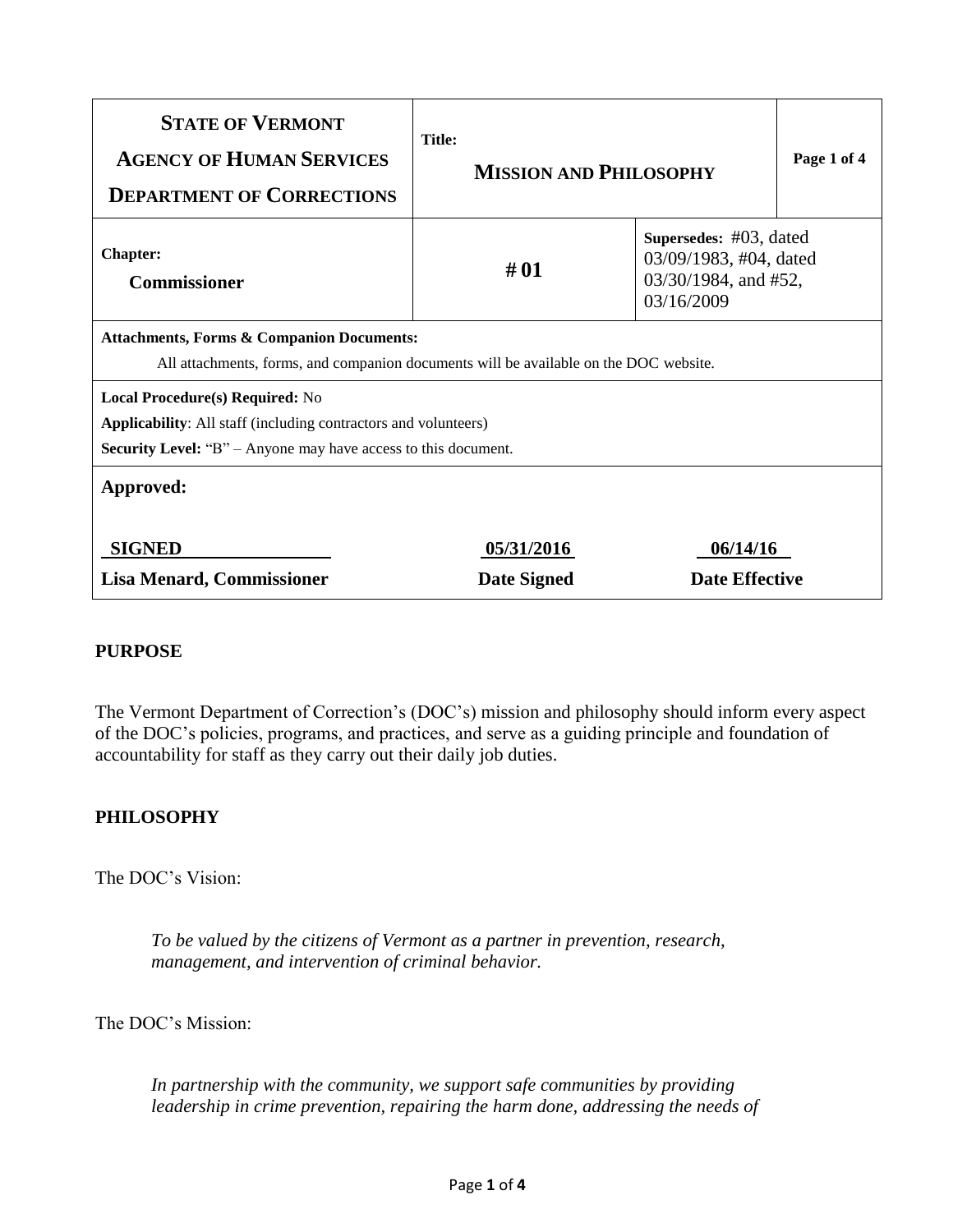*crime victims, ensuring offender accountability for criminal acts, and managing the risk posed by offenders.*

# The DOC's Values:

*Responsibility, Commitment, Integrity, Judgment, Creativity, Enthusiasm, Compassion*

## The DOC's Principles:

## *We believe:*

- *In the inherent worth and dignity of all individuals;*
- *In treating people with respect and dignity;*
- *That people can change;*
- *In individual empowerment;*
- *In fairness throughout decision making;*
- *In non-violent conflict resolution;*
- *In the value of individual, cultural, and racial diversity;*
- *In respect for the liberty interests, rights, and entitlements of the individual;*
- *In maintaining a safe and secure environment;*
- *In the placement of offenders in the least restrictive environment consistent with public safety and offense severity;*
- *That community participation and support are essential for the successful delivery of correctional services;*
- *That victims have the right to have an active role in determining how their needs can best be met;*
- *That offenders are responsible, to the extent possible, to repair harm done to victims and the community;*
- *In professional self-improvement; and*
- *In teamwork and the process of continuous improvement.*

It is the goal of the DOC to promote safe and supported communities by providing services to individuals who are under the DOC's custody and care, while always preserving and fostering their human dignity.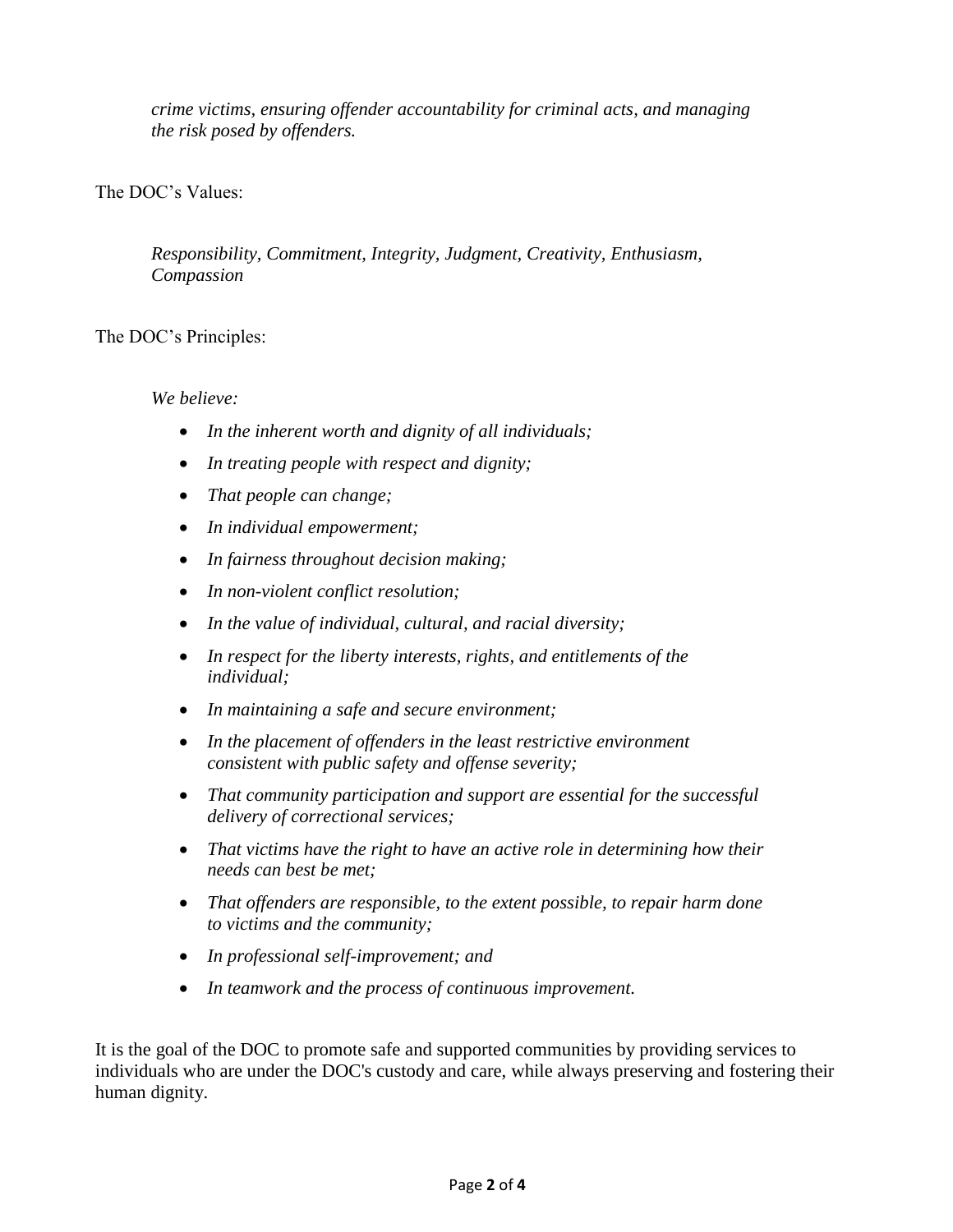All individuals are created equal, and as such, possess inherent worth and dignity, which entitles them to be treated with respect. The DOC values individual, cultural, and racial diversity, and fosters an environment in which everyone can express themselves freely and respectfully. The DOC recognizes all justice-involved individuals as worthy of respect. In line with the DOC philosophy that people can change, the DOC works with offenders to accept responsibility for the harm they have done to victims and the community and to repair that harm, to the extent possible. To successfully achieve this goal, victims have the opportunity to be engaged in determining how their needs can best be met.

The DOC is committed to the preservation of individual liberty interests, rights, and entitlements, and is tasked with maintaining safe, supportive, and secure correctional facilities. It meets these dual objectives by adhering to the principles of fairness and non-violent conflict resolution, and supervising offenders in the least restrictive environment consistent with public safety and severity of risk.

The DOC recognizes the research surrounding gender responsivity in the criminal justice system. This research finds that gender makes a difference in terms of an offender's profile and pathway to crime. It identifies that gender plays a role in how offenders respond to incarceration and community supervision. As such, the DOC utilizes gender responsive practices that take into consideration the characteristics of one's gender.

The DOC understands trauma and its impacts, and continues to remain informed regarding the correlation of increased traumatic experiences within the criminal-justice involved population and its implications for how operational services are delivered, including the incorporation of evidence-based, trauma-informed practices over time.

The DOC contributes to Vermont's safe and supportive communities. One measure of that goal is the rate at which people who have come in contact with the criminal justice system recidivate. Recidivism is a measure of offenders who, after release from a correctional facility, receive a new term of imprisonment within three years.

The DOC's goal is for recidivism rates to go down, but cannot achieve this goal on its own. For its part, the DOC tackles this objective through the comprehensive provision of correctional services. This approach includes: facility and field supervision; a holistic and collaborative approach to offender case management and planning; the use of risk and needs reducing services; community and restorative justice; and health services. Beyond that, the DOC is largely dependent on the cooperation of offenders working towards their successful reentry into the community. In addition, successful outcomes necessitate the mutual efforts of, and coordination with, courts, law enforcement, community partners, and families. Risk and needs reducing services, community programs, and community supports, which are essential parts of offenders' case plans, are generally provided by community partners.

Community and family support greatly improves the likelihood of offenders successfully reintegrating into society. To bolster this support, the DOC helps individuals and families identify public and community services designed to help them meet their needs.